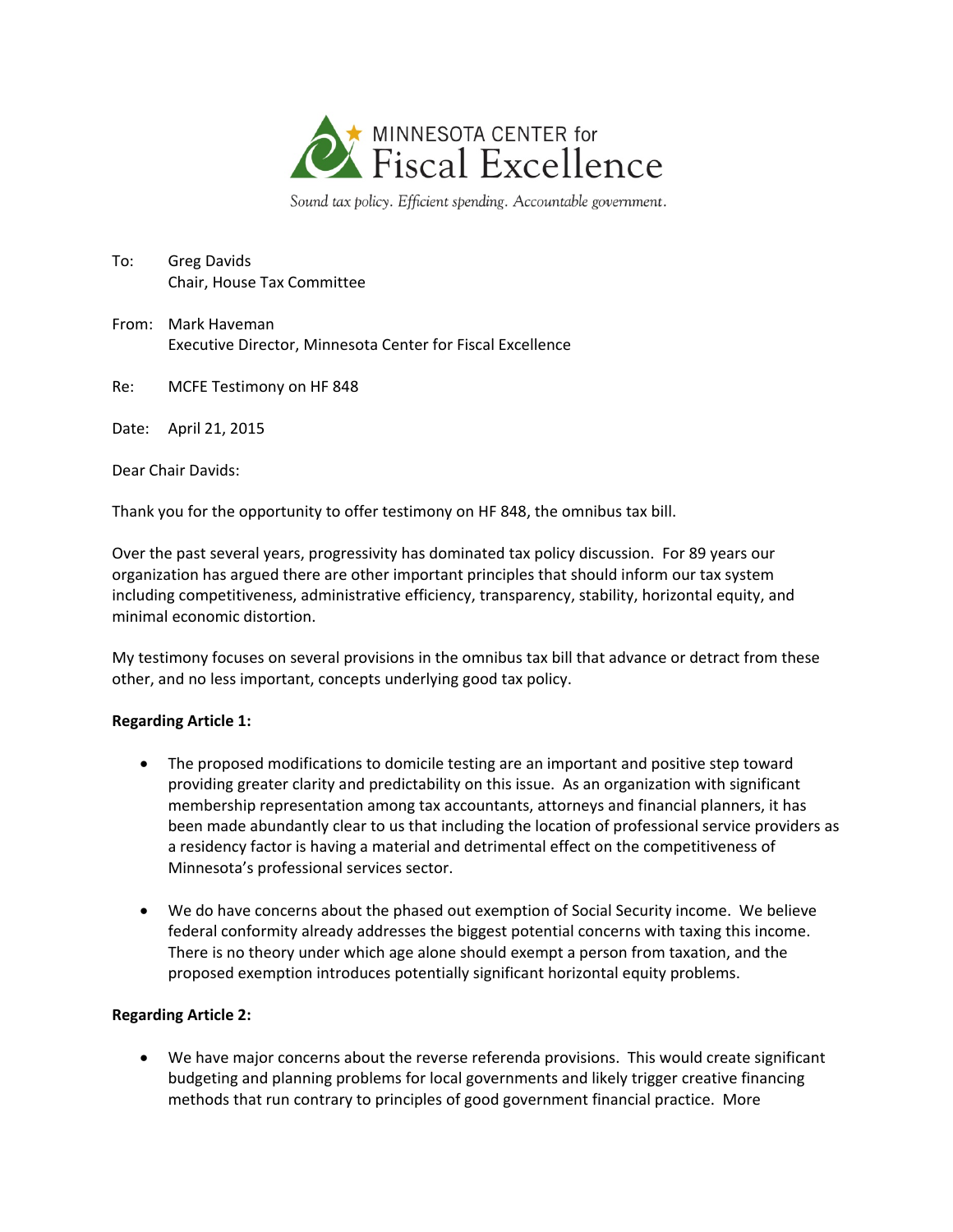fundamentally, a primary purpose of electing local officials is to match citizens' expectations of government with their willingness to pay for those expectations. While we appreciate the pressure put on legislators to assist in keeping property tax growth under control, we believe there is little to be gained, and potential for great damage, by embarking on this path.

# **Regarding Article 3:**

 We believe the phase out of the State General Tax merits serious consideration. While the competitiveness implications for commercial and industrial property tax payers are real and important, we believe the primary motivation for this should be to allow local governments to have a revenue source that they can truly claim as their own. For this reason, the bipartisan 2012 Property Tax Reform Working Group also recommended a phase out of this tax. We would also add that when a revenue source holds as much public resentment as the property tax does, it becomes even more imperative for the state to remove its presence from the tax base.

## **Regarding Article 8:**

 We have serious concerns about removing auto parts from the state sales tax base and dedicating the revenues to transportation funding. We believe any benefits are more than offset by considerable problems with respect to both tax administration and precedent. We have serious reservations about using the tax system as a de facto appropriations mechanism. More fundamentally, the precedent this provision creates is extremely troublesome. Its passage would likely lead to an avalanche of special interest attempts to dedicate other sales tax streams to their preferred causes. We believe this is a window that needs to stay closed.

## **Regarding Article 9:**

 Our organization has long argued that providing general purpose aids to local governments is only a second best strategy to ensure all Minnesotans have access to essential services at affordable tax prices. We also believe that the provision of LGA tends to foster local cost structures that citizens cannot otherwise support or will be unwilling to support when inevitable recessions or competing budgetary pressures result in aid cuts. Nevertheless, it is essential that any aid that is provided accounts for both need as well as revenue raising capacity. There is overwhelming evidence that larger cities frequently have a more challenging and costly environment to deliver equivalent levels of local services. After decades of searching for the "perfect" formula, we believe the current formula developed with considerable expertise and on a bipartisan basis is likely as good a formula as we can have. We encourage you to let the formula do its work.

## **Regarding Article 10:**

 We strongly support the proposed \$132.5 million transfer to the budget reserve account. It is crucial to recognize that our attempt to create a balanced "three legged stool" has resulted in a rocking chair tax system prone to greater volatility. According to MMB, the individual income tax has become more volatile over time, but depending more heavily on the incomes of the top 2% exacerbates this volatility trend. It is essential to follow the guidance of MMB and continue to make progress toward the budget reserve amount they recommend.